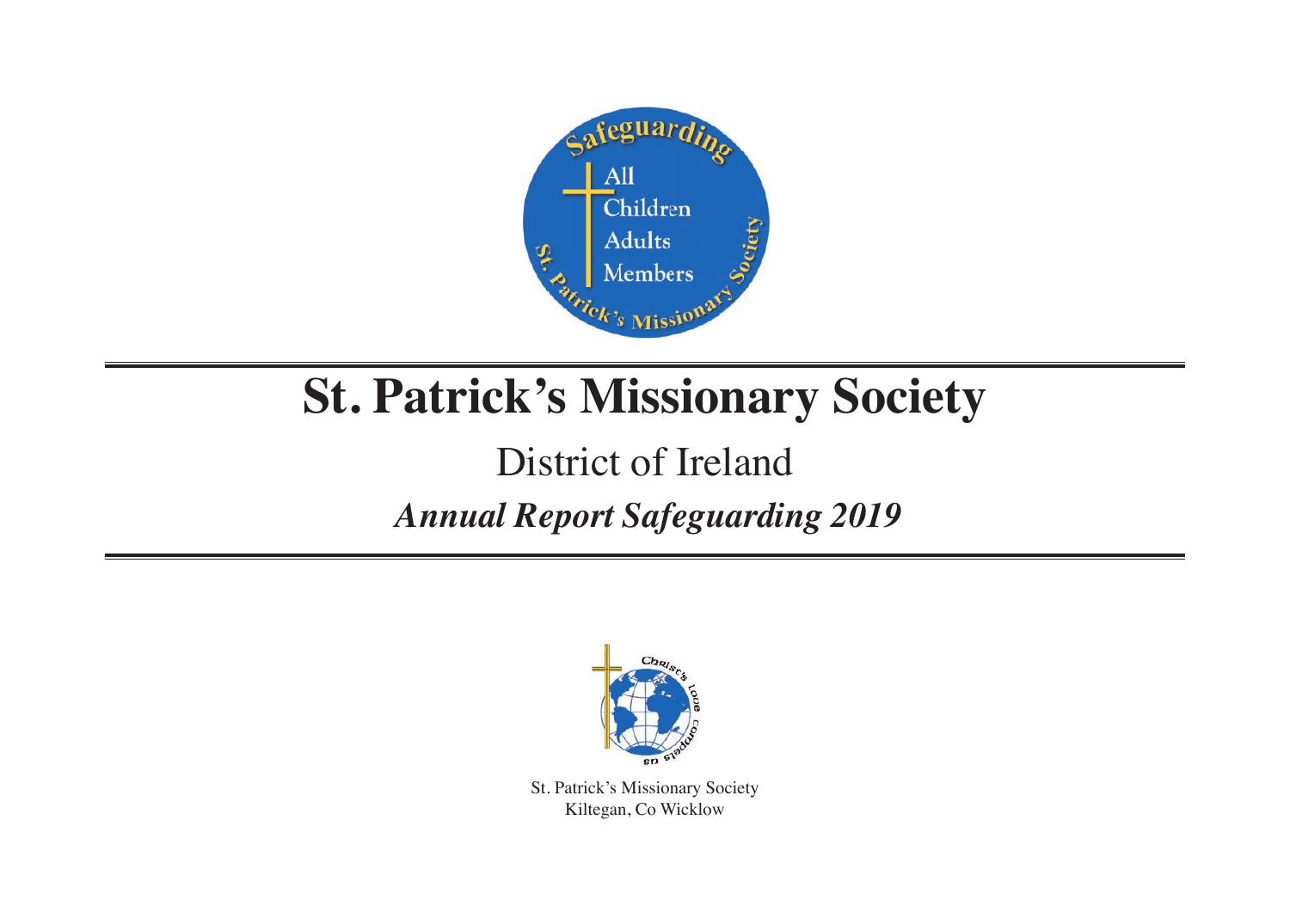

**SAFEGUARDING COMMITTEE REPORT 2019 DISTRICT OF IRELAND ST. PATRICK'S MISSIONARY SOCIETY** 



#### Ø **Meetings**

The safeguarding committee met on four occasions, meetings were held in: January, April, September and December. Each meeting was recorded and the report signed by Sandra Neville (Chairperson).

#### $\triangleright$  Areas of work addressed by the committee were:

#### - **Annual Report:**

An annual report for 2018 was developed, signed off by the committee. The report was forwarded to Fr Tomas O'Connor (District Leader), Fr Victor Dunne (Superior General), NBSCCCI Office (Notified by letter) and TUSLA, Naas. The report is also accessible on the www.spms.org.

#### - **Training and support:**

A report on training and support activities was delivered and discussed at each meeting. Annual training plan and report form part of the annual report.

#### - **Communication of the safeguarding message:**

In June 2019 the Safeguarding Newsletter was developed and distributed to all members, staff and volunteers. The newsletter is a great tool for highlighting changes in law and in practice of the safeguarding children policies within the state. The committee ensures that safeguarding is always included in any meeting of Society members held in the District.

Safeguarding Poster was updated and circulated to all the District Houses.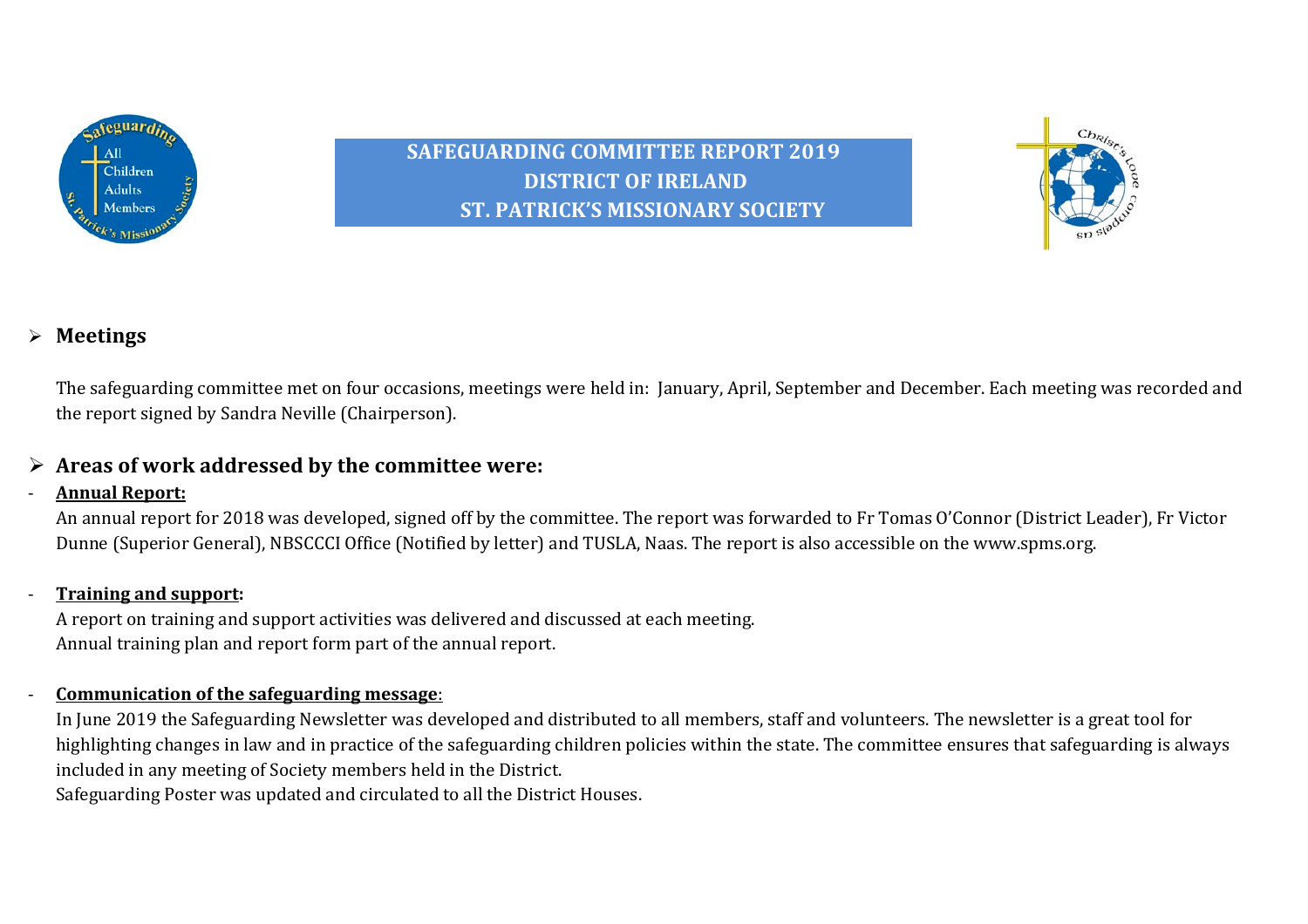#### - **Garda Vetting:**

The Safeguarding committee has successfully overseen the Garda Vetting of the personnel within the Irish District including society members and staff during 2019

#### - **Auditing and review:**

Annual report was 2019 prepared following completion of progress reports by all community houses..

#### $\triangleright$  Ongoing and future work or tasks of the Safeguarding Committee during 2020:

The Safeguarding Committee has identified several tasks to be undertaken during 2020 as follows:

- a) Compliance with GDPR in relation to safeguarding
- b) Continue to update the Safeguarding element of St. Patrick's Missionary Society official website where old documents will be archived and the home page is current containing the current Child Safeguarding Policy and Procedures Document 2018.
- c) To update data base in relation to Garda Vetting, priest's agreement etc.
- d) Safeguarding Strategic Plan is due to be developed in 2020 (Present one from 2017-2020)
- e) Safeguarding Statement to be reviewed in March.

#### Ø **Membership**:

Sandra Neville (Chairperson, Safeguarding Officer), Laura Murphy (Social Care Manger), Fr Tomas O'Connor (District Leader), Fr Billy Fulton (Deputy District Leader), Fr David Walsh (Director of Promotions), Fr Niall Martin (House Leader).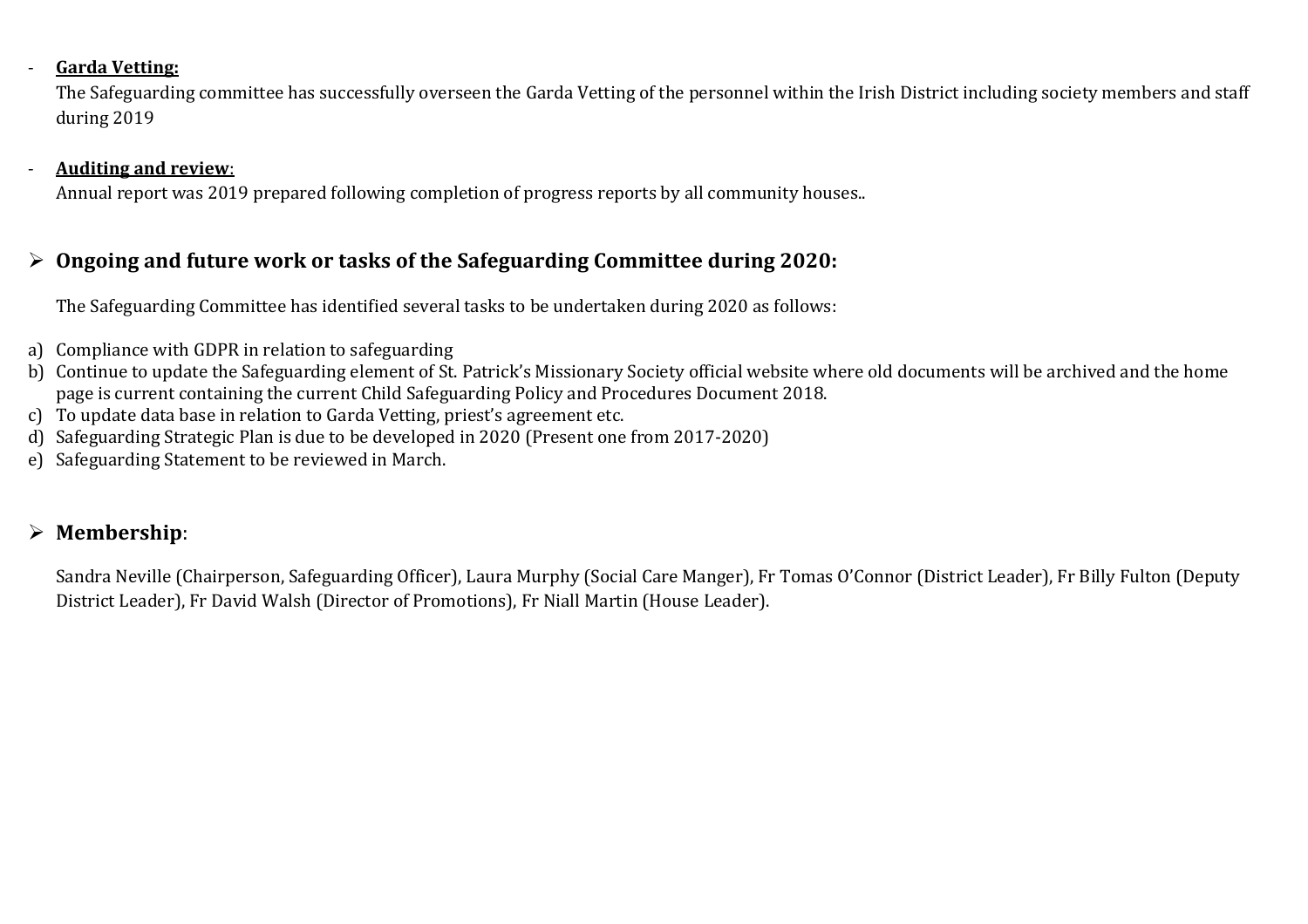

## **Training Report Safeguarding 2019** St. Patrick's Missionary Society



Green: Safeguarding Training Blue: NBSCCCI Training Red: Safeguarding Conference Orange: Other

| <b>TRAINING</b>                  | <b>DELIVERED BY</b>   | <b>DATE</b>      | <b>ATTENDANCE</b>                                   |                |
|----------------------------------|-----------------------|------------------|-----------------------------------------------------|----------------|
| Thresholds Meeting with          | <b>NBSCCCI</b>        | 13 <sup>th</sup> | Fr Tomás O'Connor, Fr Niall Martin, Fr Dermot Foley | $\overline{4}$ |
| Tusla & An Garda                 |                       | February         | & Sandra Neville                                    |                |
| <b>Safeguarding Information</b>  | Sandra Neville        | $27th$ March     | 12 Clergy                                           | 12             |
| Session                          |                       |                  |                                                     |                |
| Care & Support for Church        | <b>NBSCCCI</b>        | $16th$ May       | Fr Tomás O'Connor, Fr Billy Fulton & Sandra Neville | 3              |
| Personnel                        |                       |                  |                                                     |                |
| <b>Influencing International</b> | <b>NBSCCCI</b>        | $5th$ June       | Sandra Neville                                      |                |
| <b>Missionary Safeguarding</b>   |                       |                  |                                                     |                |
| Practice                         |                       |                  |                                                     |                |
| <b>Safeguarding Workshop</b>     | Sandra Neville        | $15^{th}$ July   | 47 Clergy                                           | 47             |
| <b>Annual Trainers Update</b>    | <b>NBSCCCI</b>        | $18^{th}$        | Sandra Neville                                      |                |
|                                  |                       | September        |                                                     |                |
| <b>Safeguarding Information</b>  | Sandra Neville        | $17th$ October   | 17 Clergy, 11 Care Unit Staff & Facilities Manager  | 29             |
| Session                          |                       |                  |                                                     |                |
| <b>Ecclesiastical Meeting</b>    | NBSCCCI/              | $24th$ October   | Fr Tomas O'Connor & Sandra Neville                  | $\overline{2}$ |
|                                  | Archdiocese of Dublin |                  |                                                     |                |
| Help For the Helpers             | <b>NBSCCCI</b>        | 6 <sup>th</sup>  | Sandra Neville                                      |                |
|                                  |                       | November         |                                                     |                |

2019 Total Attended Safeguarding Sessions, Church Personnel: 100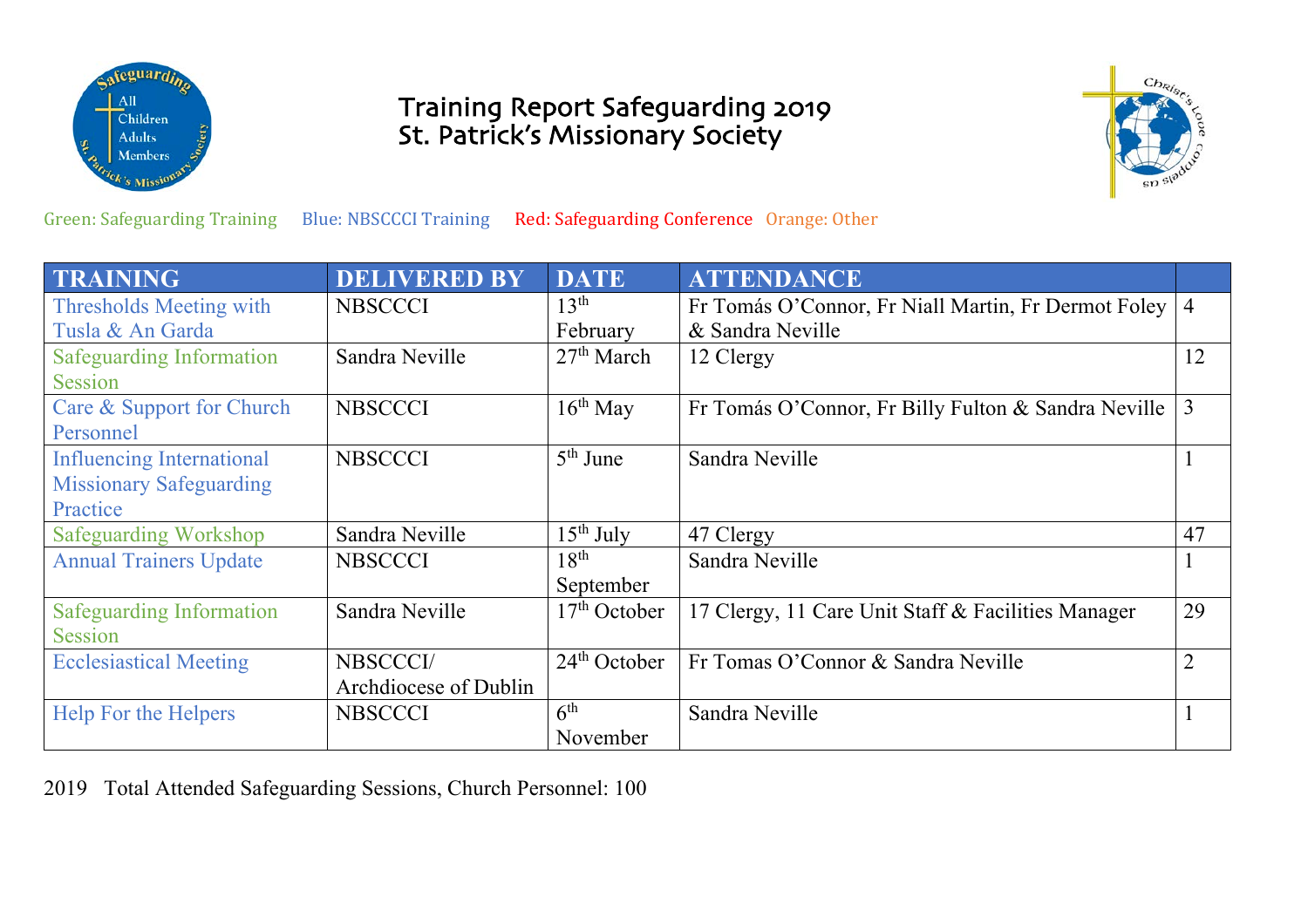| <b>No</b>        | <b>Standard 1: Creating &amp; Maintaining Safe</b><br><b>Environments</b>                                                                                                                                                                            | In<br><b>Place</b> | <b>Evidence</b>                                                                                             | <b>Proposed</b> | <b>Not in</b><br><b>Place</b> |
|------------------|------------------------------------------------------------------------------------------------------------------------------------------------------------------------------------------------------------------------------------------------------|--------------------|-------------------------------------------------------------------------------------------------------------|-----------------|-------------------------------|
| 1.               | The District follows effective practice<br>guidelines and legislative requirements in the<br>recruitment of all Church personnel and in<br>assessing their suitability to work with<br>children                                                      | Yes                | Section 1; Developing a Culture of<br>Safeguarding, Appendix 2, Page 17 of<br>Policy & Procedures document  |                 |                               |
| 2.               | The District implements effective practice on<br>the expected standards of adult's behaviour<br>towards children.                                                                                                                                    | Yes                | Section 1; Developing a Culture of<br>Safeguarding, Appendix 3, Page 25 of<br>Policy & Procedures document  |                 |                               |
| 3.               | The District implements effective practice in<br>encouraging children's positive behaviour                                                                                                                                                           | Yes                | N/A as there are no activities with<br>children/young people                                                |                 |                               |
| 4.               | The District implements effective practice in<br>safe care for all children, including those with<br>specific needs.                                                                                                                                 | Yes                | N/A as there are no activities with<br>children/young people<br>See Appendix 4 Page 29                      |                 |                               |
| 5.               | The District ensures that the safe use of<br>District Property by external groups complies<br>with effective child safeguarding practice.                                                                                                            | Yes                | Section 1; Developing a Culture of<br>Safeguarding, Appendix 10, page 41 of<br>Policy & Procedures document |                 |                               |
| 6.               | The District has in place clearly written<br>whistle-blowing procedures to support and<br>assist Church personnel to raise concerns<br>about possible dangerous or unethical conduct<br>by others towards children involved in Church<br>activities. | Yes                | Section1; Developing a Culture of<br>Safeguarding, Appendix 5, page 30 of<br>Policy & Procedures document   |                 |                               |
| $\overline{7}$ . | The District has a clearly written complaints<br>procedure regarding safeguarding concerns<br>that are not allegations of abuse.                                                                                                                     | Yes                | Section 1; Developing a Culture of<br>Safeguarding Appendix 6, page 32 of<br>Policy & Procedures document   |                 |                               |
| 8.               | The District implements effective practice for<br>Church personnel on assessment of hazards<br>when working with children.                                                                                                                           | Yes                | Section 1, Developing a Culture of<br>Safeguarding, Appendix 8, page 38 of<br>Policy & Procedures document  |                 |                               |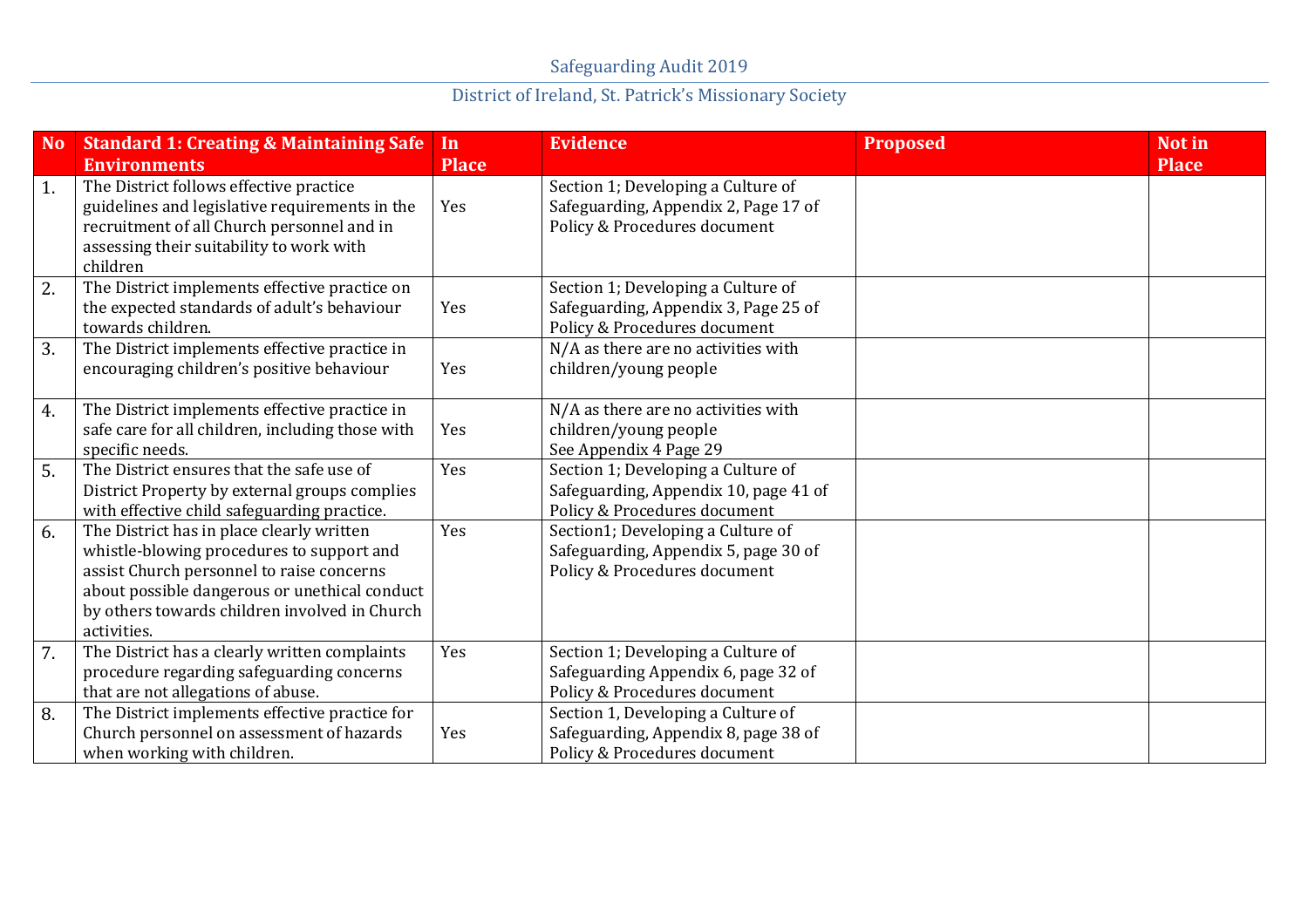|    | No Standard 1; Creating & Maintaining Safe   In<br><b>environments</b>                                                                                                                                                                                     | <b>Place</b> | <b>Evidence</b>                                                                                            | <b>Proposed</b> | Not in<br><b>Place</b> |
|----|------------------------------------------------------------------------------------------------------------------------------------------------------------------------------------------------------------------------------------------------------------|--------------|------------------------------------------------------------------------------------------------------------|-----------------|------------------------|
| 9. | The District implements effective practice for<br>appropriate use of information technology,<br>including social media by Church personnel<br>and by children.                                                                                             | Yes          | Section 1; Developing a Culture of<br>Safeguarding, Appendix 7, page 33 of<br>Policy & Procedures document |                 |                        |
|    | 10. The District has responsibility for ensuring<br>that all clerics/religious, who are members of<br>the Church body and are ministering with<br>children in an external organization/Church<br>body, agree to follow effective safeguarding<br>practice. | Yes          | Priests Agreement, see Forms, page 100<br>of Policy & Procedures document                                  |                 |                        |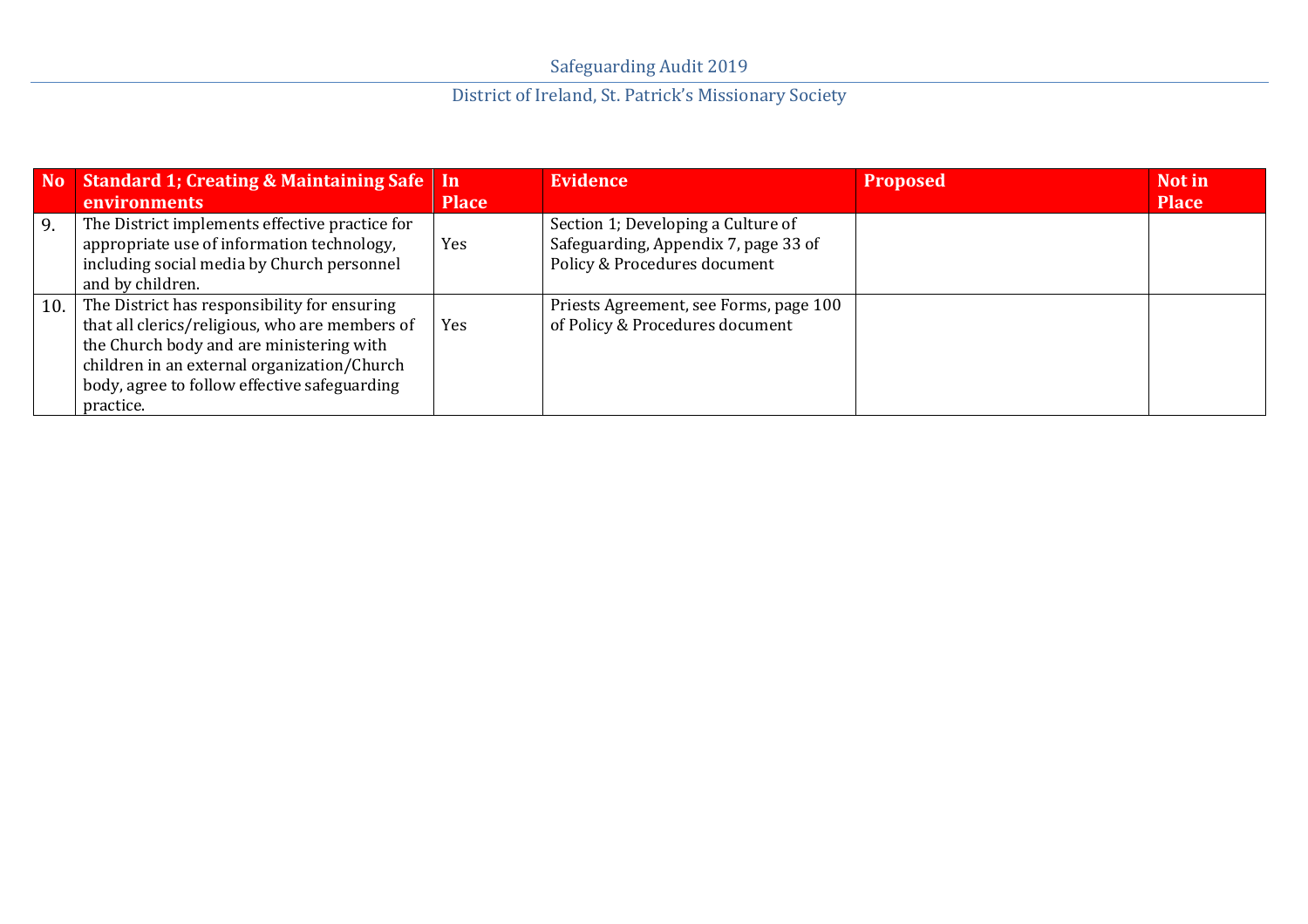| <b>No</b> | <b>Standard 2: Procedures for Responding</b><br>to Child Protection Suspicions,                                                                                                                                                                                                                                                                                                                                                                                                                                                                                                                                                                                                                                                                                                                                                                            | In<br><b>Place</b> | <b>Evidence</b>                                                                                                                                       | <b>Proposed</b> | Not in<br><b>Place</b> |
|-----------|------------------------------------------------------------------------------------------------------------------------------------------------------------------------------------------------------------------------------------------------------------------------------------------------------------------------------------------------------------------------------------------------------------------------------------------------------------------------------------------------------------------------------------------------------------------------------------------------------------------------------------------------------------------------------------------------------------------------------------------------------------------------------------------------------------------------------------------------------------|--------------------|-------------------------------------------------------------------------------------------------------------------------------------------------------|-----------------|------------------------|
|           | <b>Concerns, Knowledge or Allegations</b>                                                                                                                                                                                                                                                                                                                                                                                                                                                                                                                                                                                                                                                                                                                                                                                                                  |                    |                                                                                                                                                       |                 |                        |
| 1.        | The District has clearly written child<br>safeguarding procedures and access to<br>personnel to implement them if suspicions,<br>concerns, knowledge or allegations are<br>received about the abuse of a child. These<br>procedures specify that all suspicions,<br>concerns, knowledge or allegations that meet<br>the threshold for reporting to the statutory<br>authorities (apart from those received in the<br>Sacrament of Reconciliation) will be reported.<br>In addition to reporting to the statutory<br>authorities:<br>If the allegation relates to a District<br>Leader, the National board also needs<br>to be notified<br>If the allegation relates to a cleric or<br>religious, the National Board and the<br>District Leader must also be informed<br>If the allegation relates to a lay<br>$\bullet$<br>member of Church personnel, the | Yes                | Section 2; Responding to Concerns,<br>Appendix 14 page 49 of Policy &<br>Procedures document                                                          |                 |                        |
| 2.        | District Leader must be informed.<br>The District records all suspicions, concerns,<br>knowledge or allegations and action taken that<br>comply with relevant data protection<br>legislation, statutory guidance on<br>confidentiality and storage of information.                                                                                                                                                                                                                                                                                                                                                                                                                                                                                                                                                                                         | Yes                | Section 2; Responding to Concerns,<br>Appendix 14, page 65<br>Section 3; Quality Assurance, Appendix<br>18 page 84 of Policy & Procedures<br>document |                 |                        |
| 3.        | The District Leader shares information about<br>child protection suspicions, concerns,<br>knowledge or allegations with those who need<br>to know, in order to keep children safe.                                                                                                                                                                                                                                                                                                                                                                                                                                                                                                                                                                                                                                                                         | Yes                | Section 2; Responding to Concerns,<br>Appendix 14 page 63 of Policy &<br>Procedures document                                                          |                 |                        |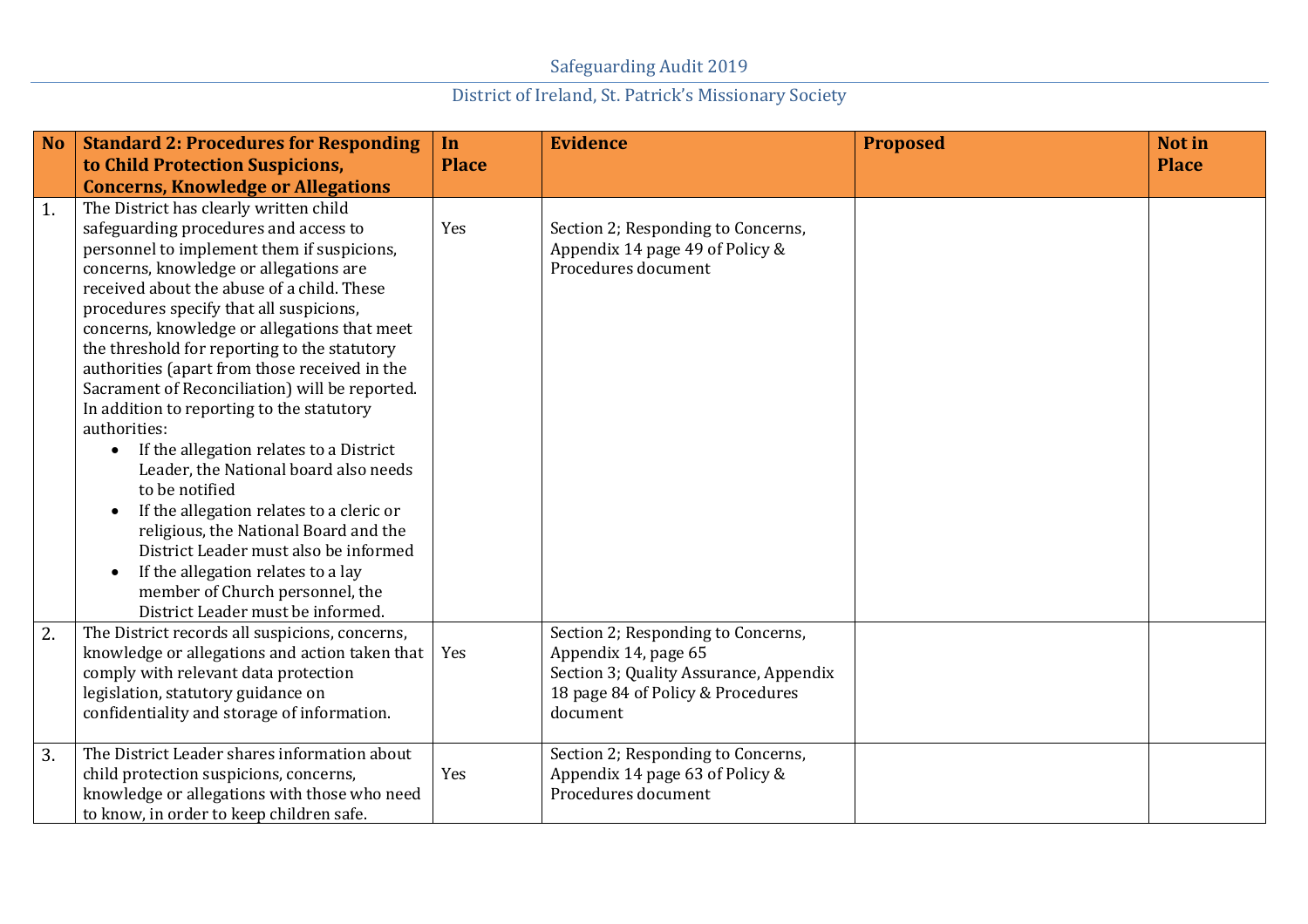| <b>No</b> | <b>Standard 3: Care &amp; Support for the</b>                                                                                                                                                                                                                      | In           | <b>Evidence</b>                                                                                                           | <b>Proposed</b>                                                                                 | Not in       |
|-----------|--------------------------------------------------------------------------------------------------------------------------------------------------------------------------------------------------------------------------------------------------------------------|--------------|---------------------------------------------------------------------------------------------------------------------------|-------------------------------------------------------------------------------------------------|--------------|
|           | <b>Complainant</b>                                                                                                                                                                                                                                                 | <b>Place</b> |                                                                                                                           |                                                                                                 | <b>Place</b> |
| 1.        | The District Leader offers appropriate<br>pastoral care to complainants, which<br>recognises their unique needs. This should<br>include an offer from the District Leader to<br>meet the complainant in person                                                     | Yes          | Section 2; Responding to Concerns, Care<br>of the Complainant Appendix 15, page<br>69 of the Policy & Procedures document |                                                                                                 |              |
| 2.        | The District Leader has access to<br>appropriately trained personnel - lay,<br>religious or clergy - whose clearly defined<br>roles are to listen to and represent the<br>pastoral needs of the complainant. This is<br>done in consultation with the complainant. | Yes          |                                                                                                                           | If applicable the District Leader will<br>appoint appropriate persons to carry<br>out this role |              |
| 3.        | The District works in cooperation with<br>relevant organisations and seeks specialist<br>advice from the statutory child protection<br>services when necessary.                                                                                                    | Yes          | Annual meeting with Principal Social<br>Worker.<br>Liaise with Garda Unit when necessary                                  |                                                                                                 |              |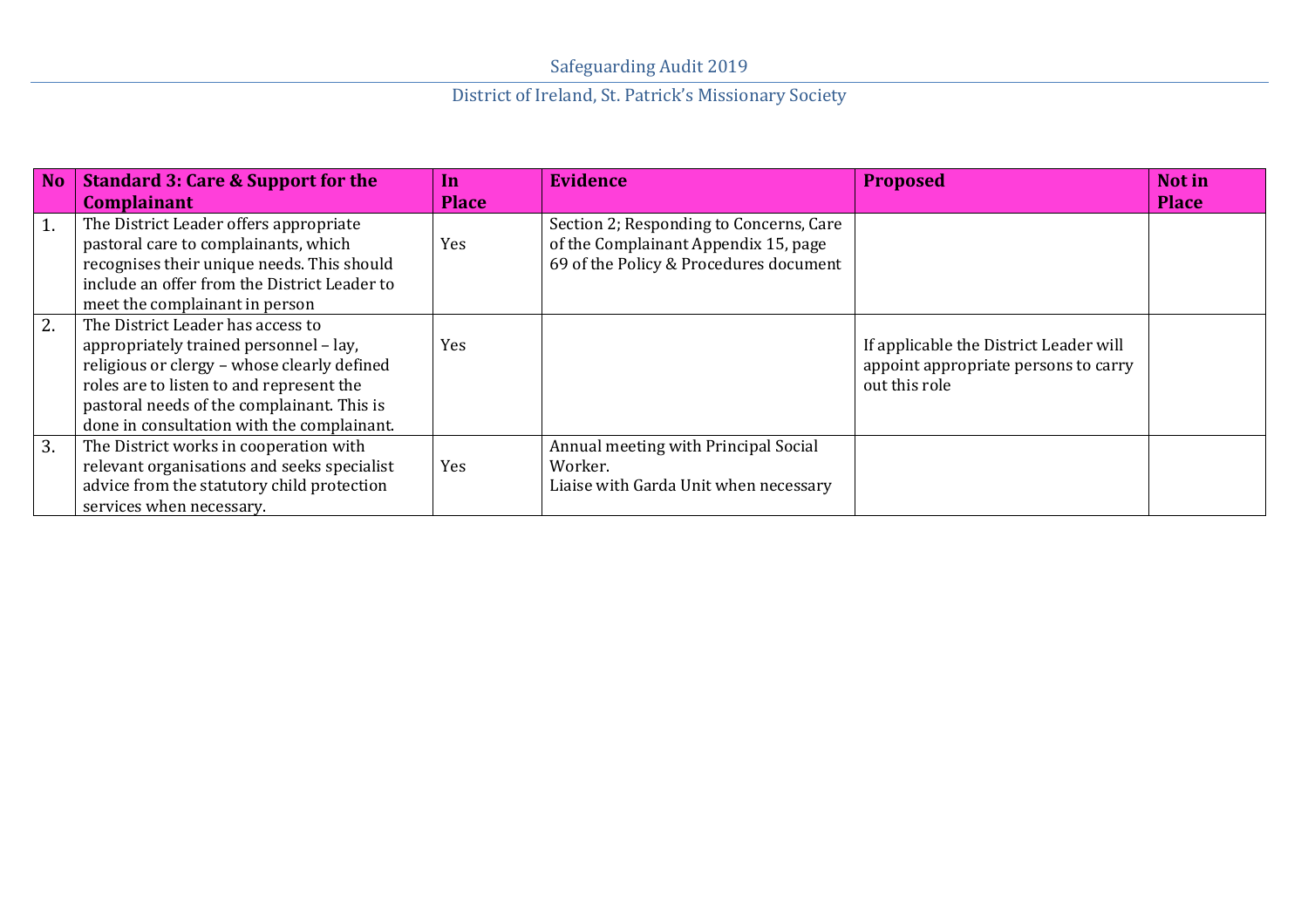| <b>No</b> | <b>Standard 4: Care &amp; Management of the</b><br><b>Respondent</b>                                                                                                                                                                                             | In<br><b>Place</b> | <b>Evidence</b>                                                                                                                                                                                                                                             | <b>Proposed</b> | Not in<br><b>Place</b> |
|-----------|------------------------------------------------------------------------------------------------------------------------------------------------------------------------------------------------------------------------------------------------------------------|--------------------|-------------------------------------------------------------------------------------------------------------------------------------------------------------------------------------------------------------------------------------------------------------|-----------------|------------------------|
| 1.        | The District Leader has access to<br>appropriately trained personnel - lay,<br>religious or clergy - whose clearly defined<br>roles are to listen to and represent the<br>pastoral needs of the respondent. This is done<br>in consultation with the respondent. | Yes                | Yes, an advisor has been appointed and<br>has attended training with the NBSCCCI                                                                                                                                                                            |                 |                        |
| 2.        | The District Leader has arrangements in place<br>to inform the respondent that an allegation<br>has been received about them, and has a<br>procedure for deciding whether an interim<br>management plan needs to be put in place for<br>the respondent.          | Yes                | Section 2; Care & Management of<br>Respondent, Appendix 16 page 72 of<br>Policy & Procedures document                                                                                                                                                       |                 |                        |
| 3.        | When statutory authoritiy investigations and<br>assessments have been completed, the District<br>Leader resumes the preliminary<br>investigation/collecting the proofs as provided<br>for in Canon 1717 (1)-(3)                                                  | Yes                | The District Leadership team together<br>with the DLP will ensure that when<br>necessary preliminary investigates will<br>be carried out. See Section 2; Care &<br>Management of the Respondent,<br>Appendix 16 page 76 of Policy &<br>Procedures document. |                 |                        |
| 4.        | The District Leader has suitable arrangements<br>in place for the monitoring of a respondent,<br>where there is a case to answer until (and if)<br>the District Leader no longer has<br>responsibility for monitoring the respondent.                            | Yes                | Section 2; Care & Management of<br>Respondent, Appendix 16 page 80 of<br>Policy & Procedures document.                                                                                                                                                      |                 |                        |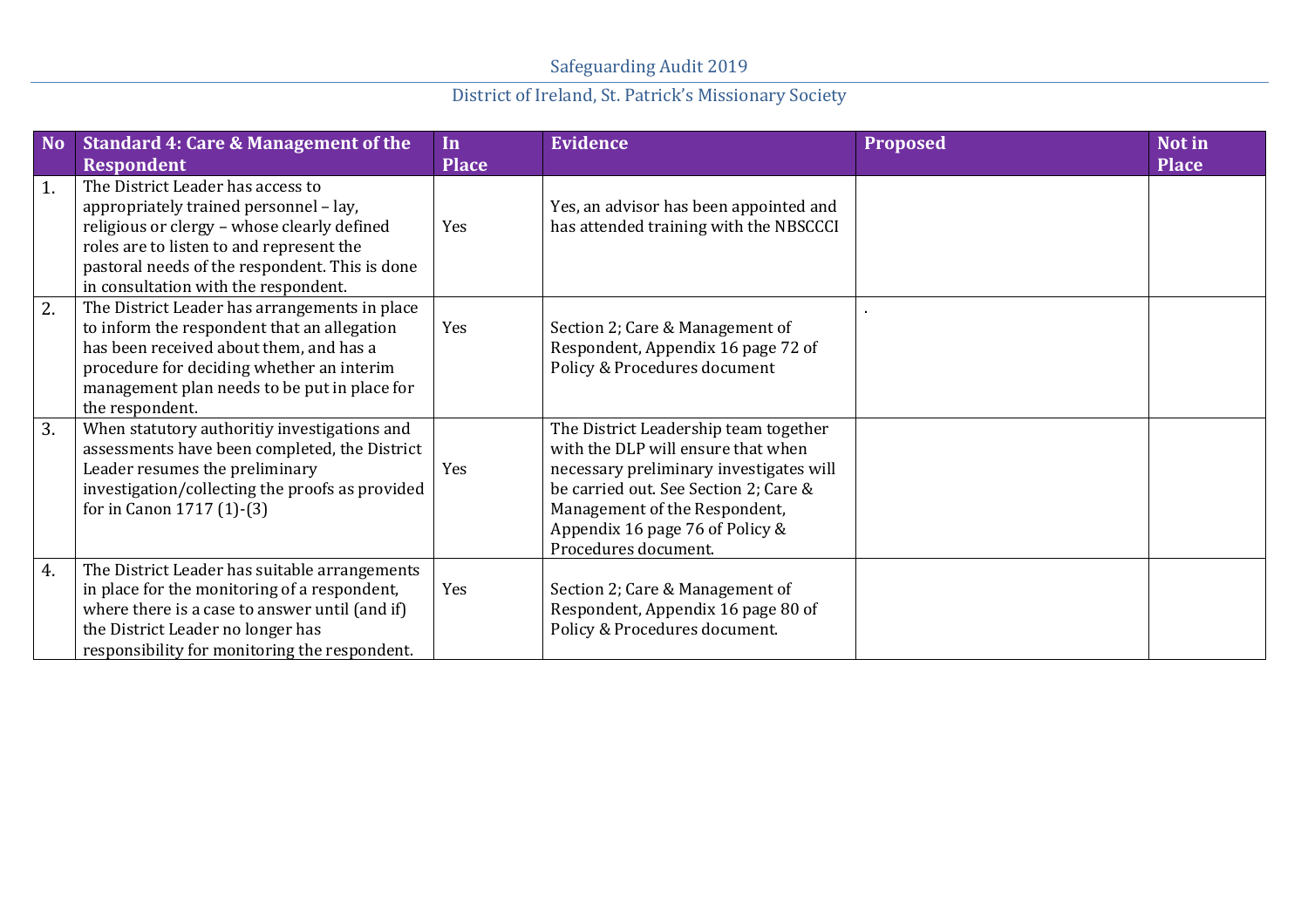| <b>No</b> | <b>Standard 5: Training &amp; Support for</b>                                                                                                                                                                                                                                                        | In                  | <b>Evidence</b>                                                                                              | <b>Proposed</b> | Not in       |
|-----------|------------------------------------------------------------------------------------------------------------------------------------------------------------------------------------------------------------------------------------------------------------------------------------------------------|---------------------|--------------------------------------------------------------------------------------------------------------|-----------------|--------------|
| 1.        | <b>Keeping Children Safe.</b><br>The District Leader ensures that the induction<br>of Church Personnel includes training in the<br>Church's child safeguarding policy and<br>procedures.                                                                                                             | <b>Place</b><br>Yes | Section 1; Developing a Culture of<br>Safeguarding, Appendix 11, page 43 of<br>Policy & Procedures document. |                 | <b>Place</b> |
| 2.        | The District conducts an annual training needs<br>analysis that identifies all Church personnel<br>who require training and develops a training<br>plan based on this.                                                                                                                               | Yes                 | Training Plan 2020                                                                                           |                 |              |
| 3.        | The District ensures delivery at a local level of<br>basic training programmes that are identified<br>and approved by the National Board, as<br>outlined in the National Board's Training<br>Strategy, where this has been identified as<br>necessary through the annual training needs<br>analysis. | Yes                 | <b>Training Report 2019</b><br>Training Plan 2020<br>➤                                                       |                 |              |
| 4.        | The District ensures that Church Personnel<br>who have specific child safeguarding<br>responsibilities have appropriate, role-specific<br>training that is identified and approved by the<br>National Board, as outlined in the National<br>board's Training Strategy.                               | Yes                 | <b>Training Plan 2020</b><br>➤                                                                               |                 |              |
| 5.        | The District provides children who access<br>Church-related activities and their<br>parents/guardians with information, advice<br>and support on keeping children safe, and<br>involves them in Church child safeguarding<br>training initiatives wherever possible.                                 | N/A                 | Safeguarding Posters on display.                                                                             |                 |              |
| 6.        | The District facilitates the provision of an<br>appropriate level of support to all involved<br>with the Church in relation to their<br>responsibilities to safeguard children.                                                                                                                      | Yes                 | Section 1; Creating A Culture of<br>Safeguarding, Appendix 12, page 45 of<br>Policy & Procedures document    |                 |              |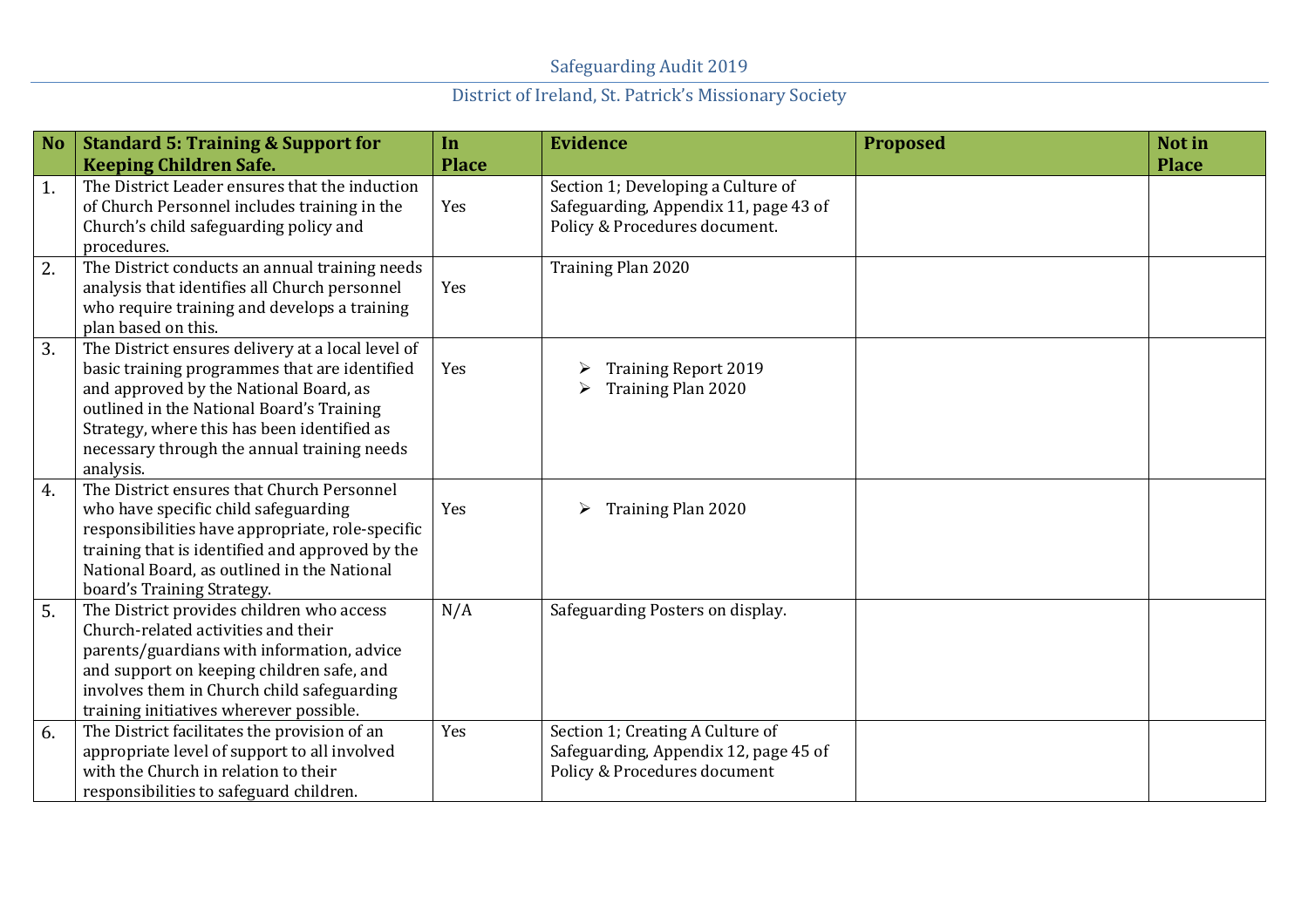| <b>No</b> | <b>Standard 6: Communicating the</b><br><b>Church's Safeguarding Message.</b>                                                                                                           | In<br><b>Place</b> | <b>Evidence</b>                                                                                                                     | <b>Proposed</b> | Not in<br><b>Place</b> |
|-----------|-----------------------------------------------------------------------------------------------------------------------------------------------------------------------------------------|--------------------|-------------------------------------------------------------------------------------------------------------------------------------|-----------------|------------------------|
| 1.        | The District has a written plan that details<br>how the Church's child safeguarding message<br>will be communicated.                                                                    | Yes                | <b>Communication Plan 2020</b><br>⋗                                                                                                 |                 |                        |
| 2.        | The District makes information regarding how<br>to safeguard children available to all.                                                                                                 | Yes                | <b>Policy &amp; Procedures Document</b><br>Safeguarding Section on Website<br>Safeguarding Newsletter<br><b>Safeguarding Poster</b> |                 |                        |
| 3.        | The District ensures that it communicates the<br>Church's child safeguarding message to people<br>whose first language is not English, as well as<br>to people who have specific needs. | N/A                |                                                                                                                                     |                 |                        |
| 4.        | The District establishes links with other local<br>organisations in order to promote a safe and<br>caring community for children and to share<br>best child safeguarding practice.      | N/A                |                                                                                                                                     |                 |                        |
| 5.        | Appropriate support provided to those who<br>have perpetrated abuse.                                                                                                                    | Yes                | Provision of Advisor, access to<br>counseling, canon lawyer and civil<br>lawyer                                                     |                 |                        |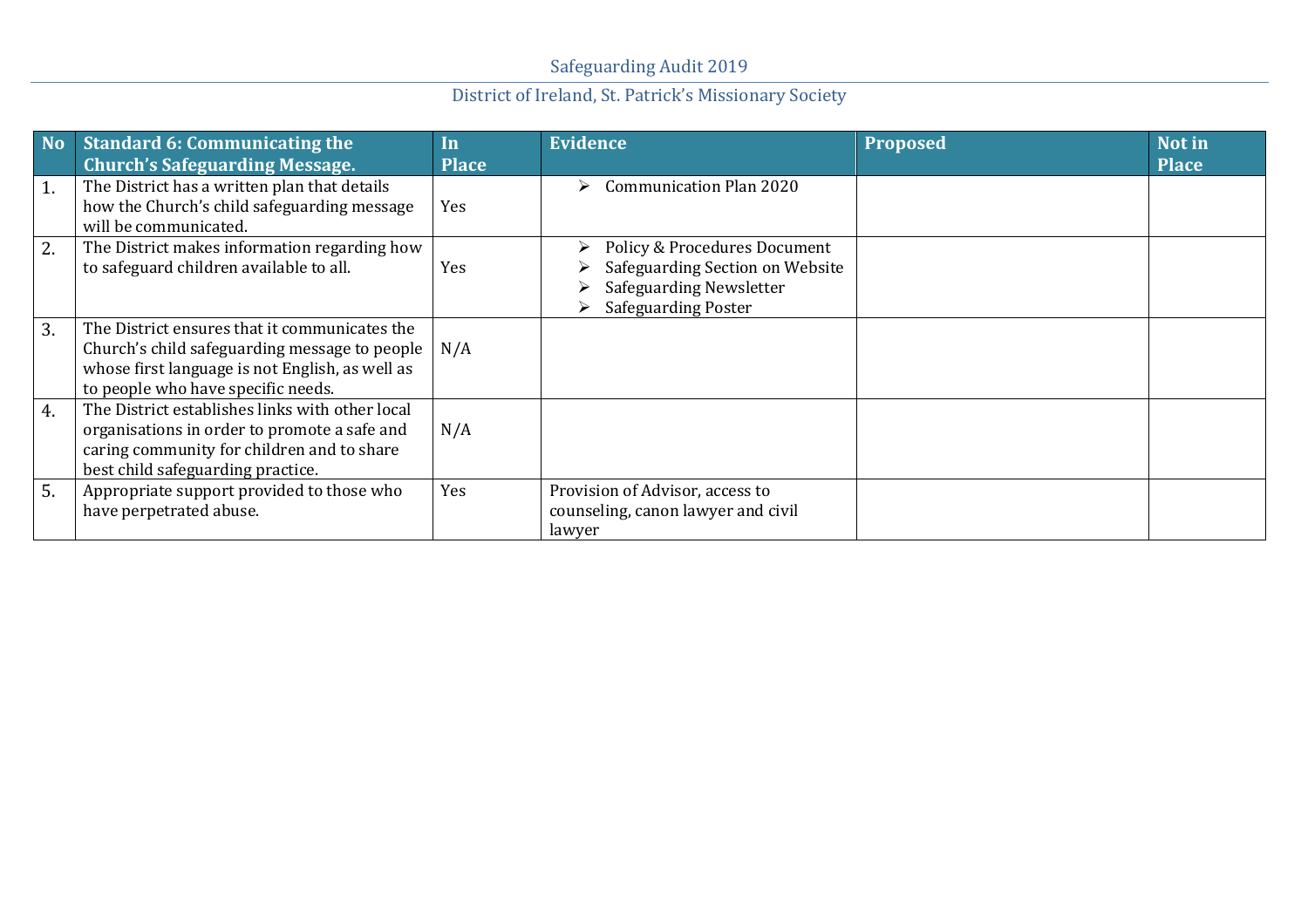| <b>No</b> | <b>Standard 7: Quality Assuring</b>                                                                                                                                                                                                                                                                                                                              | In                 | <b>Evidence</b>                                                                                                                                                  | <b>Proposed</b> | Not in       |
|-----------|------------------------------------------------------------------------------------------------------------------------------------------------------------------------------------------------------------------------------------------------------------------------------------------------------------------------------------------------------------------|--------------------|------------------------------------------------------------------------------------------------------------------------------------------------------------------|-----------------|--------------|
|           | <b>Compliance with the Standards.</b>                                                                                                                                                                                                                                                                                                                            | <b>Place</b>       |                                                                                                                                                                  |                 | <b>Place</b> |
| 1.        | The District Leader:<br>Puts in place arrangements to ensure<br>$\bullet$<br>and evaluate its compliance with the<br>safeguarding standards at local level;<br>Produces a report on the level of<br>compliance established through this<br>audit exercise;<br>Notifies the National Board in writing<br>of the completion of this annual audit<br>report.        | Yes                | Safeguarding Audit within<br>⋗<br>community houses.<br>Safeguarding Audit for District<br><b>Annual Report 2019</b><br>Letter to NBSCCCI to confirm the<br>above |                 |              |
| 2.        | The District produces a three-year child<br>safeguarding plan that:<br>Outlines the actions that will be taken<br>to keep children safe;<br>Identifies who is responsible for<br>implementing these actions;<br>Specifies the timeframe within which<br>actions are completed;<br>Identifies the resources to ensure that<br>the plan's objectives are realized. | Yes                | <b>Action Plan 2017 -2020</b><br>➤                                                                                                                               |                 |              |
| 3.        | The District Leader invites the National Board<br>to carry out an independent review of its<br>safeguarding practice in relation to the<br>applicable indicators of the seven<br>safeguarding standards, in accordance with<br>standard terms of reference at a frequency<br>agreed with the National Board.                                                     | When<br>Applicable |                                                                                                                                                                  |                 |              |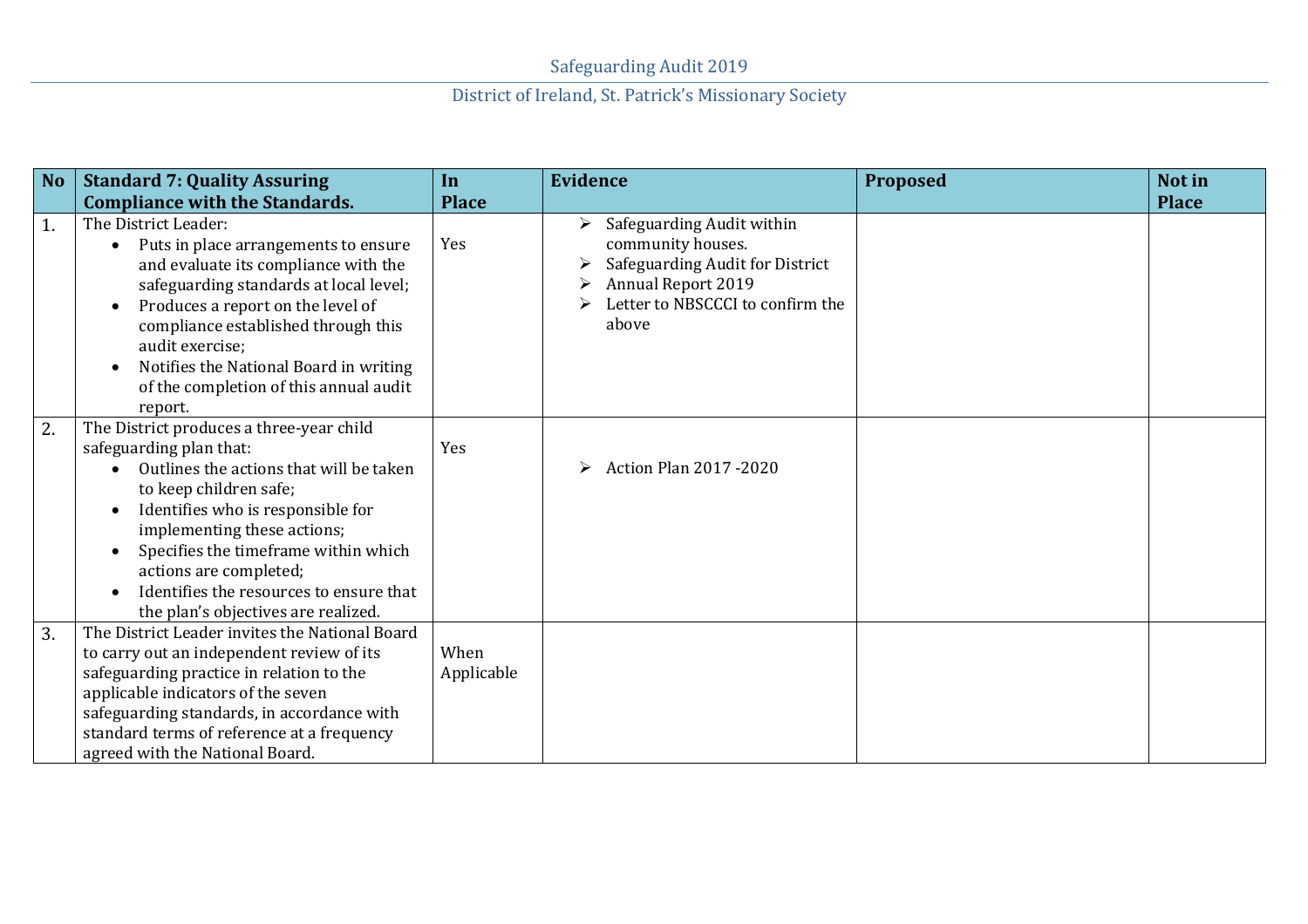

# Safeguarding Annual Training Plan-2020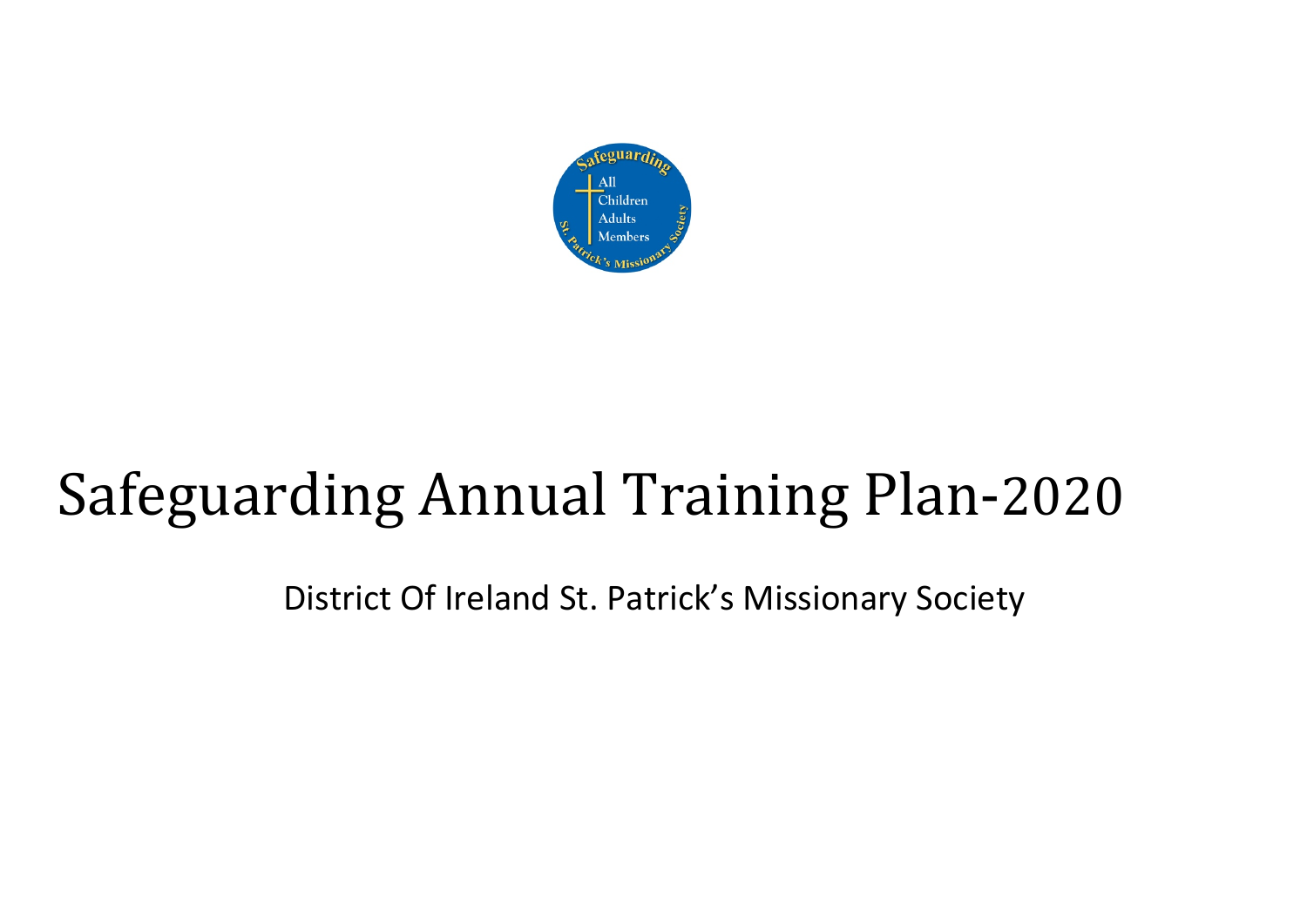#### **District of Ireland Safeguarding - Annual Training Plan - 2020**

The District ensures the delivery, at a local level, of appropriate training programmes, including 'role specific' training and general training/information sessions as approved by the National Board and outlined in the National Board's Training Strategy.

These training programmes will be informed by a training needs analysis, conducted on an annual basis, within the District. The training at local level will be delivered by a registered trainer approved by the National Board of Safeguarding Children Catholic Church Ireland (NBSCCCI)

| <b>Target Group</b>                                                 | <b>Training required</b>                                                   | <b>Delivery by</b><br><b>District</b><br><b>Registered</b><br><b>Trainers</b> | <b>Delivery</b><br>$\mathbf{by}$<br><b>NBSCCCI</b> | When                                   | <b>Location</b>                                  | <b>Cost</b> |
|---------------------------------------------------------------------|----------------------------------------------------------------------------|-------------------------------------------------------------------------------|----------------------------------------------------|----------------------------------------|--------------------------------------------------|-------------|
| <b>Members</b>                                                      | Refresher training (every<br>three years) or annual<br>information update. | Yes                                                                           | N <sub>o</sub>                                     | Dates to be<br>arranged Spring<br>2020 | St. Patrick's Kiltegan/Leeson<br>Park            |             |
| <b>Members returning</b><br>from overseas to the<br><b>District</b> | Safeguarding refresher                                                     | Yes                                                                           | N <sub>o</sub>                                     | As required                            | St. Patrick's Kiltegan                           |             |
| <b>Staff</b>                                                        | <b>Information Session every</b><br>three years                            | Yes                                                                           | N <sub>o</sub>                                     | Dates to be<br>arranged Spring<br>2020 | St. Patrick's Kiltegan                           |             |
| <b>New Staff</b>                                                    | <b>Information Session</b>                                                 | Yes                                                                           | N <sub>o</sub>                                     | As required                            | As part of induction when staff<br>commence work |             |
| <b>Leadership Team</b>                                              | Theology & Safeguarding                                                    |                                                                               | Yes                                                | 02/09/20                               | Maynooth                                         |             |
|                                                                     | National Safeguarding<br>Conference                                        |                                                                               | Yes                                                | 16/10 & 17/10                          | <b>TBA</b>                                       |             |
| <b>Safeguarding</b>                                                 | National Safeguarding                                                      |                                                                               | Yes                                                | 16/10 & 17/10                          | <b>TBA</b>                                       |             |
| Committee                                                           | Conference                                                                 |                                                                               |                                                    |                                        |                                                  |             |
| <b>Safeguarding Officer</b>                                         | Theology $&$ Safeguarding                                                  |                                                                               | Yes                                                | 02/09/20                               | Maynooth                                         |             |
|                                                                     | National Safeguarding<br>Conference                                        |                                                                               | Yes                                                | 16/10 & 17/10                          | <b>TBA</b>                                       |             |
| <b>Safeguarding Trainer</b>                                         | Annual Update for Trainers                                                 |                                                                               | Yes                                                | 07/03 or 18/03                         | Maynooth                                         |             |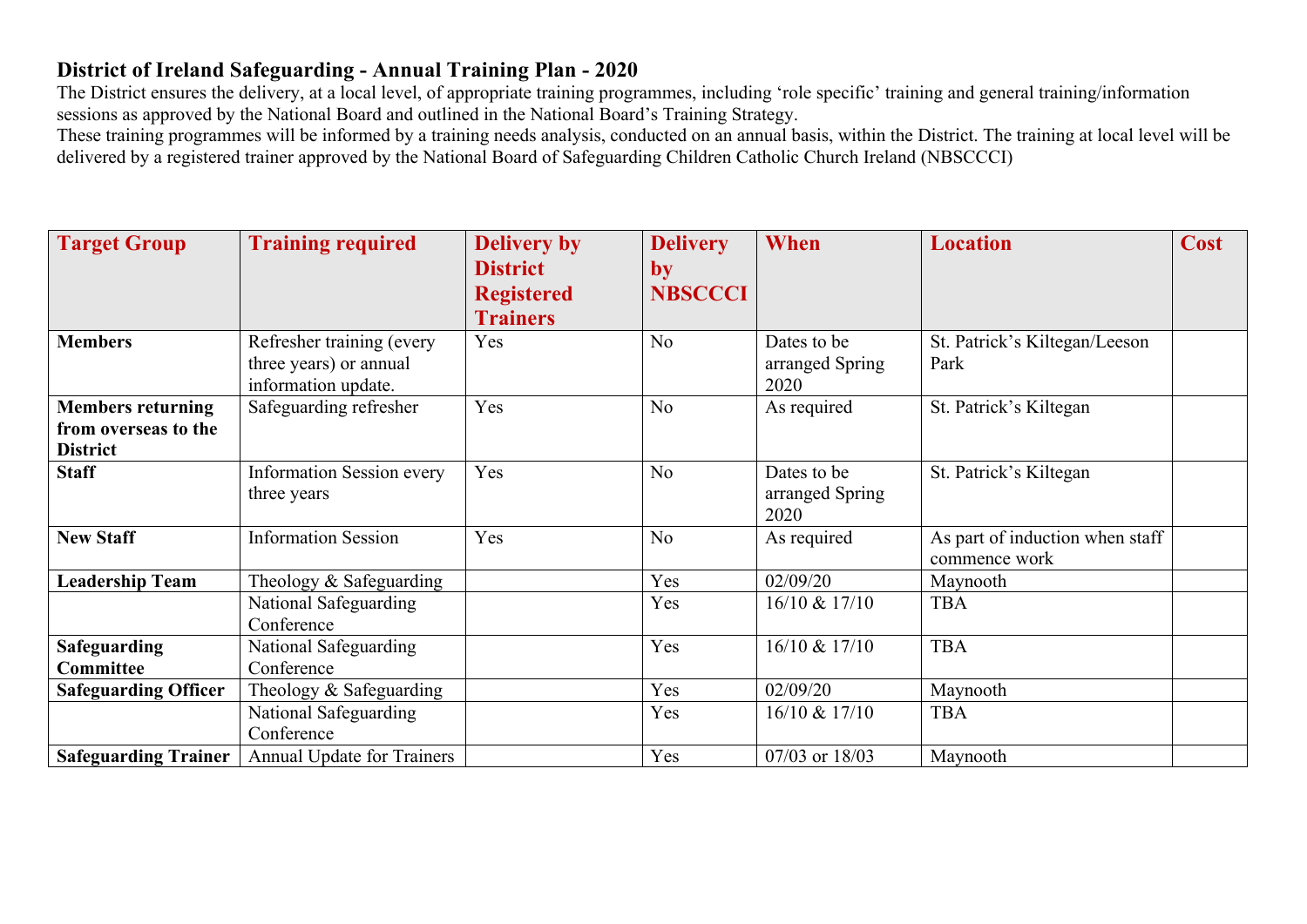| <b>Target Group</b>                         | <b>Training required</b>    | <b>Delivery by</b><br><b>District</b><br><b>Registered</b><br><b>Trainers</b> | <b>Delivery</b><br>by<br><b>NBSCCCI</b> | When                                                     | <b>Location</b> | Cost |
|---------------------------------------------|-----------------------------|-------------------------------------------------------------------------------|-----------------------------------------|----------------------------------------------------------|-----------------|------|
| <b>Support Personnel</b>                    | Training for Support People |                                                                               |                                         | 06/05/20                                                 | Maynooth        |      |
| <b>Priests Advisers</b>                     |                             |                                                                               |                                         |                                                          |                 |      |
| <b>Designated Liaison</b><br>Person         |                             |                                                                               |                                         |                                                          |                 |      |
| <b>Liaison Person for</b><br><b>Vetting</b> | As Required                 | No                                                                            | No                                      | Dates to be<br>provided by<br>National Vetting<br>Bureau |                 |      |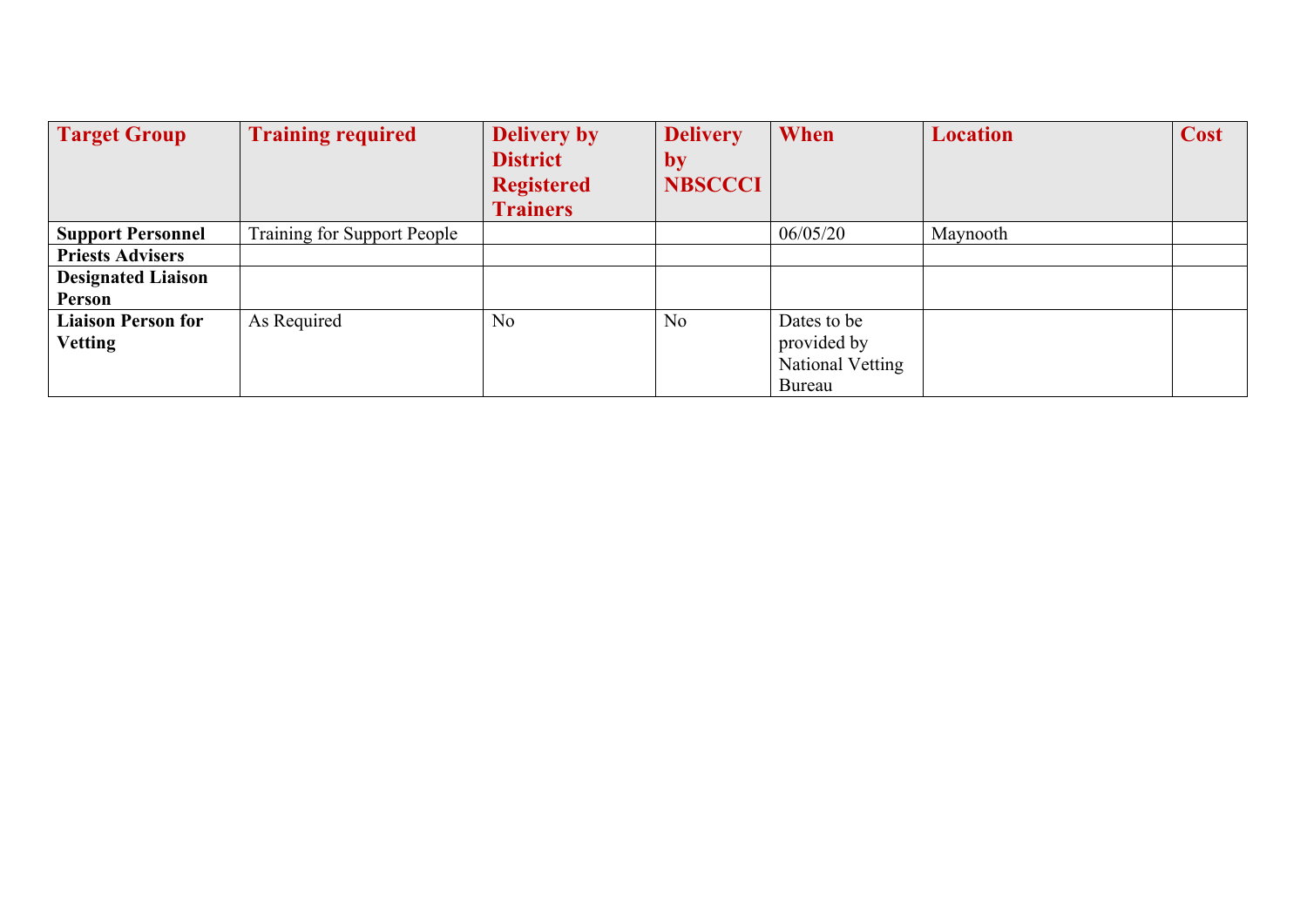

#### COMMUNICATION PLAN 2020

DISTRICT OF IRELAND

#### ST. PATRICK'S MISSIONARY SOCIETY.



| <b>WHO</b>                                     | <b>WHAT</b>                                           | <b>HOW</b>                          | <b>WHO IS RESPONSIBLE?</b>                                              | <b>WHEN</b>        | <b>REVIEW</b> |
|------------------------------------------------|-------------------------------------------------------|-------------------------------------|-------------------------------------------------------------------------|--------------------|---------------|
| <b>Members</b><br>Staff &<br><b>Volunteers</b> | <b>Safeguarding Policy &amp;</b><br><b>Procedures</b> | <b>Printed Copies</b>               | Electronic version on website.<br>Hard copies may be printed this year. | Annually           | Annually      |
|                                                |                                                       |                                     | Safeguarding Officer ensures that                                       |                    |               |
|                                                |                                                       |                                     | personnel are aware how to source<br>the policy documents.              |                    |               |
|                                                |                                                       | Website:                            | Website Manager with assistance                                         | Annually or when   | Annually      |
|                                                |                                                       | www.spms.org                        | from the Safeguarding Officer                                           | necessary          |               |
|                                                | <b>How to Report a concern</b>                        | Information<br>Sessions             | <b>Safeguarding Trainer</b>                                             | As necessary       |               |
|                                                |                                                       | <b>Safeguarding Policy</b>          | Safeguarding Officer.                                                   |                    |               |
|                                                |                                                       | Website:<br>www.spms.org            | Website Manager with assistance<br>from the Safeguarding Officer        | Annually           | Annually      |
|                                                |                                                       | Safeguarding<br>Posters on display. | Safeguarding Officer                                                    | Weekly             | Annually      |
|                                                | <b>Name &amp; Contact Details of</b><br><b>DLP</b>    | Safeguarding<br>Posters.            | Safeguarding Officer                                                    | Weekly             | Annually      |
|                                                |                                                       | Website:<br>www.spms.org            | Website Manager                                                         | Annually           | Annually      |
|                                                |                                                       | Safeguarding<br>Newsletter          | Safeguarding Committee                                                  | <b>Bi-Annually</b> | Annually      |